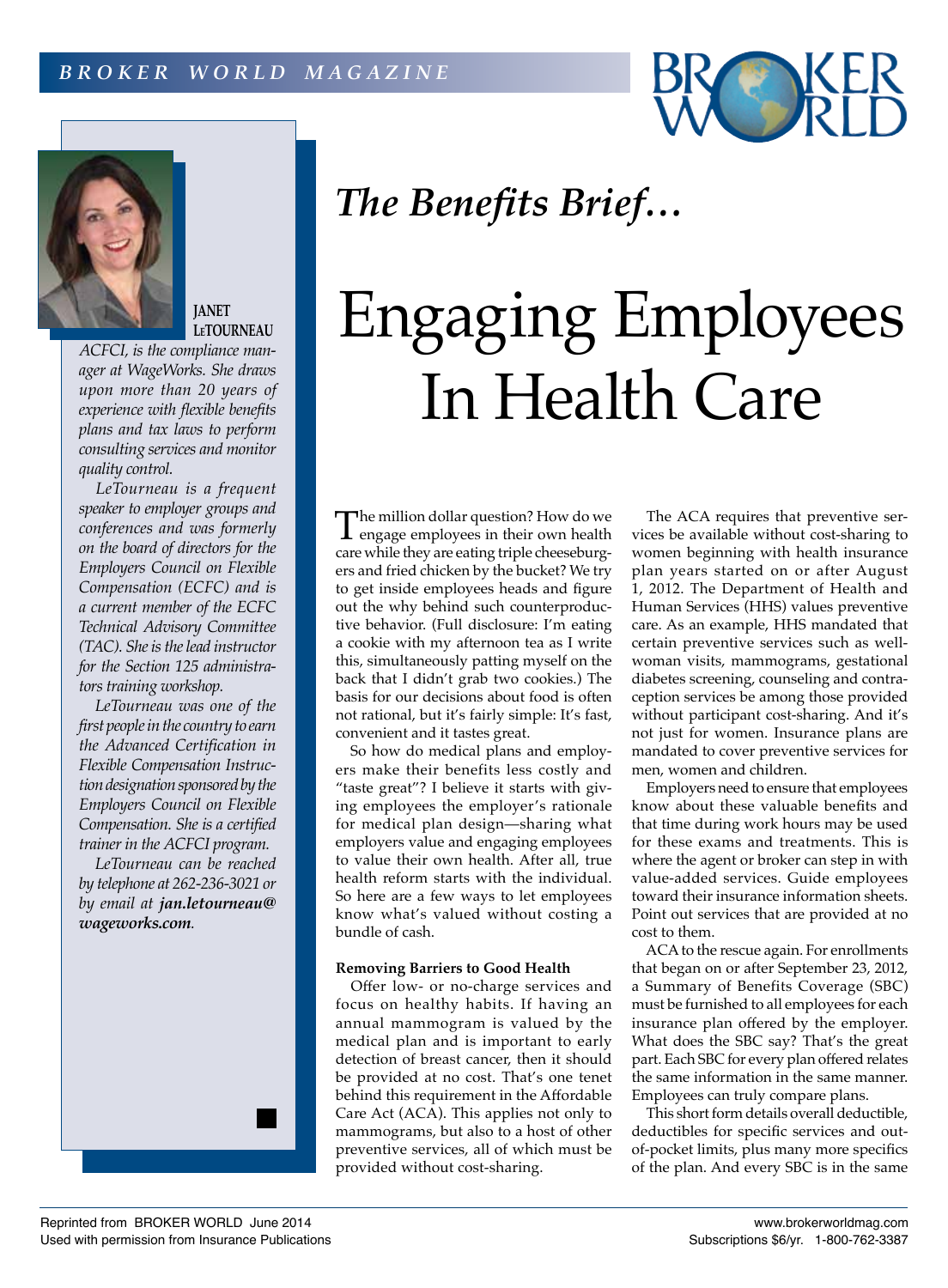order and answers common questions concerning the plan. Coverage examples are also included in the SBC, illustrating medical amounts covered by the plan and patient responsibility. Walk through an SBC with employees to empower them with the knowledge they need to better understand coverage, options and benefits available.

### **Let's Play—Wellness Games**

Not everyone can be or wants to be thin as a runway model. All I'm talking about here is starting a buzz to get employees engaged and excited about taking responsibility for their health. Wellness incentives can be as simple as encouraging non-medical solutions. Derail the attitude of, "Why walk if I can take a pill to control diabetes?" Employers need to convey the idea that they value the health benefit of walking, and the implementation of self-care.

Walking programs can often begin with a "steps" contest. Reward those with greater numbers of steps on their personal pedometers. Please don't call it a walking program. What about a contest for the best nature photo? Employees walk around their own neighborhood or go to the zoo to take pictures. Even better—discounted or free admission to the local zoo, botanical garden or arboretum. Employees might find it fun and return for more walking adventures. It's comparable to secretly dropping added vegetables onto a pizza or into a meatloaf. I've also heard that's a great way to use all those zucchinis from the garden.

Some employers have eliminated the typical meeting in a conference room with lunch provided in favor of walking meetings. Employers can hand out pedometers or Fitbits (an electronic pedometer and more) as a way to open their employees' (and their own) eyes about just how active—or sedentary—they are throughout the day.

Another employer idea for those employees in the same location—no internal email days, which forces employees to get up and move to interact with their colleagues. Not only does this engage employees in activity, but face-to-face interaction can be a refreshing change to our tendency to only *Y*<sup>*ou don't have to be a wellness expert,*<br>*Journalisty in a bug in employers' ears abou*<br>*Journalisty of or no cost vuellness incontines*."</sup> *just put a bug in employers' ears about low-cost or no-cost wellness incentives."*

e-communicate.

*"*

Wellness initiatives come with free advertising. The best sales people are the ones who see results, and it's very empowering when people lose weight, improve their fitness levels and feel better. They're also not shy in telling everyone about their progress.

However, employees can't participate in wellness programs if they don't know about them. Employers complain that employees don't read their emails or respond to flyers posted in the office. Several years ago I read a great tip about getting employees to read employer bulletins. Post them in the bathroom. Okay, I'll go right ahead and say it: Put them in the stalls and on the walls. Where else do all employees end up at least once a day, and hopefully where distractions are at a minimum?

#### **Employee Skin in the Game**

If employees are not engaged at all, the employer can try a Consumer Directed Health Plan (CDHP).

Start with a CDHP and add in health reimbursement accounts (HRAs) or flexible spending accounts (FSAs). Give employees an incentive to spend wisely on health care by utilizing an HRA that requires employees to pay first-dollar coverage before the HRA kicks in. Alternatively, put in a qualified high-deductible health plan (HDHP) and pair it with health savings accounts (HSAs) or FSAs.

Have smokers pay more in premiums than non-smokers. Smoking is the leading cause of preventable death, and the government is helping employers with graphic, gross pictures on cigarette packages.

## **What's for Dinner—Practical Reality**

Let's get real. Most employers are not going to provide a healthy, tasty lunch to their employees every day, but they can give them the gear to survive dinner at home. There's a plethora of ideas to pull off the internet.

A week's worth of recipes and shopping lists are available from many websites. Workers who feel they need cooking lessons can be pointed to the nearest cooking website. However, no matter one's expertise in the kitchen or overall health, everyone needs ideas for dinner. I love to cook—it's deciding what to fix that makes me comatose and running for local take-out.

Employers can check out neighborhood grocery stores and weight reduction programs. Most full-service grocery stores have nutritionists on staff who will talk to groups and even offer a walking tour of the store. Encourage employees to stick to the store's perimeter, where fresh foods are located.

How about asking employees for their best recipes? There's nothing like a challenge to bring out the best food ideas. Award a prize for a healthy recipe with the most protein and least calories, or an entire dinner for four that costs less than \$10. Ask employees to submit recipes for vegetarian dishes or ones that include a specific ingredient.

#### **Money Talks, but Value Lasts**

What happens after health risk assessments? Participants get \$5 off every premium payment and they continue on with their lives. How compelling does information have to be? How can employers reach employees and make them understand